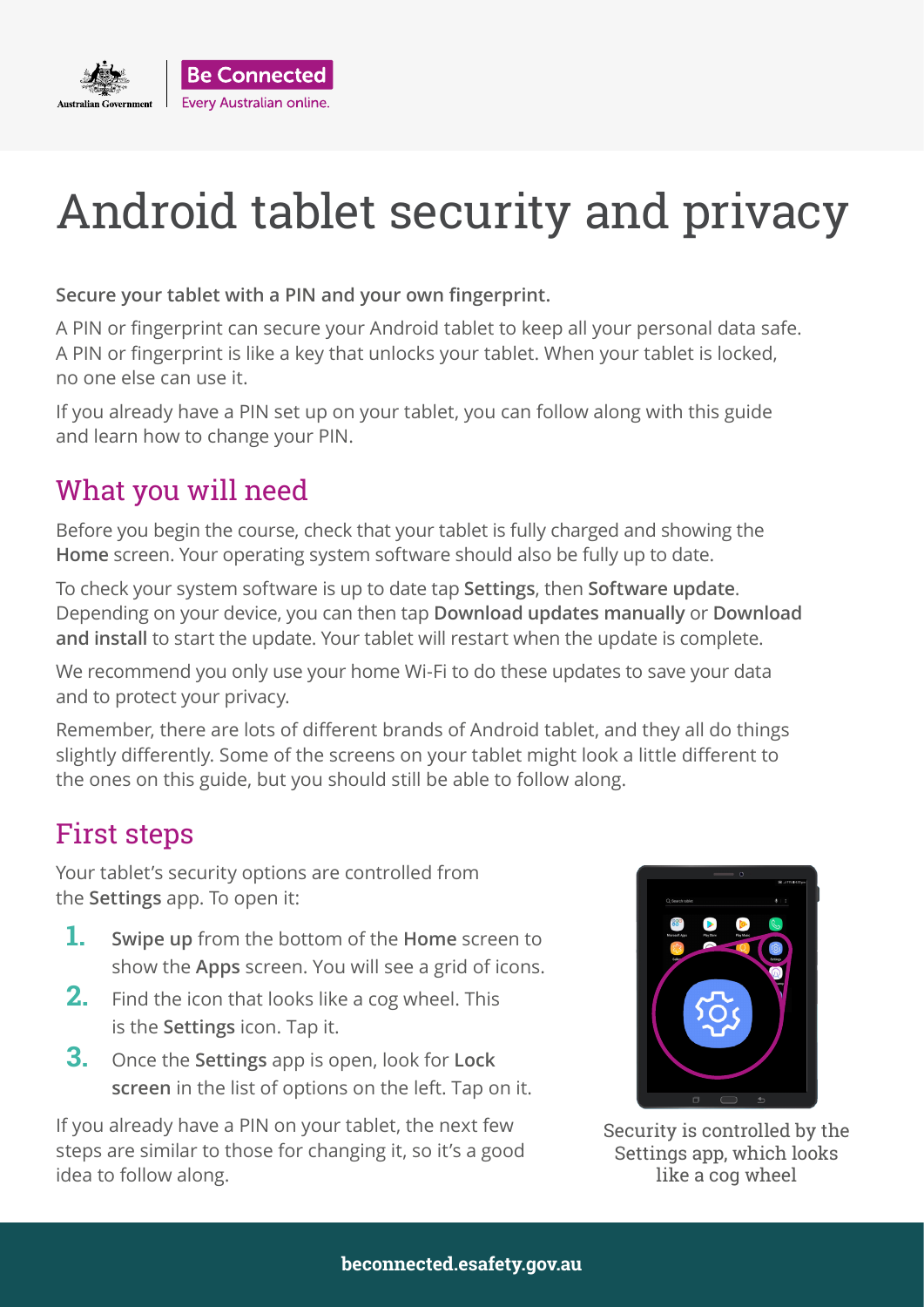## Choosing a screen lock type

There are a few different ways to protect your tablet.

- **1.** You'll see **Screen lock type** at the top of the screen, and **Swipe** written below it.
- **2.** This setting doesn't protect your tablet. Tap on it to choose a safer option.
- **3.** Tap **PIN** from the list.
- **4.** You need to enter at least four numbers for a PIN, but six numbers will make the PIN harder to guess and more secure.
- **5.** Use the number pad to enter your new six-number PIN.
- **6.** It can be inconvenient to tap **OK** each time you enter your PIN, so tap **Confirm PIN without tapping OK** to avoid this.
- **7.** Your tablet wants to be sure you remember your PIN, so enter the PIN again and tap **Done**. Your tablet and personal information are now protected by your new PIN.

#### Testing your new PIN

Now, let's test your new PIN to make sure it works.

- **1.** Press the **Power** button on your tablet so the screen goes dark. Don't hold the button for too long, or your tablet may switch off completely.
- **2.** Press the power button once to wake up your tablet. The **Lock** screen will appear and ask you to enter your PIN.
- **3.** Carefully enter each number of your PIN. If you enter the PIN incorrectly, the tablet will ask you to try again.



Your tablet shows when you have entered the wrong PIN



A PIN is one of the methods you can use to secure your tablet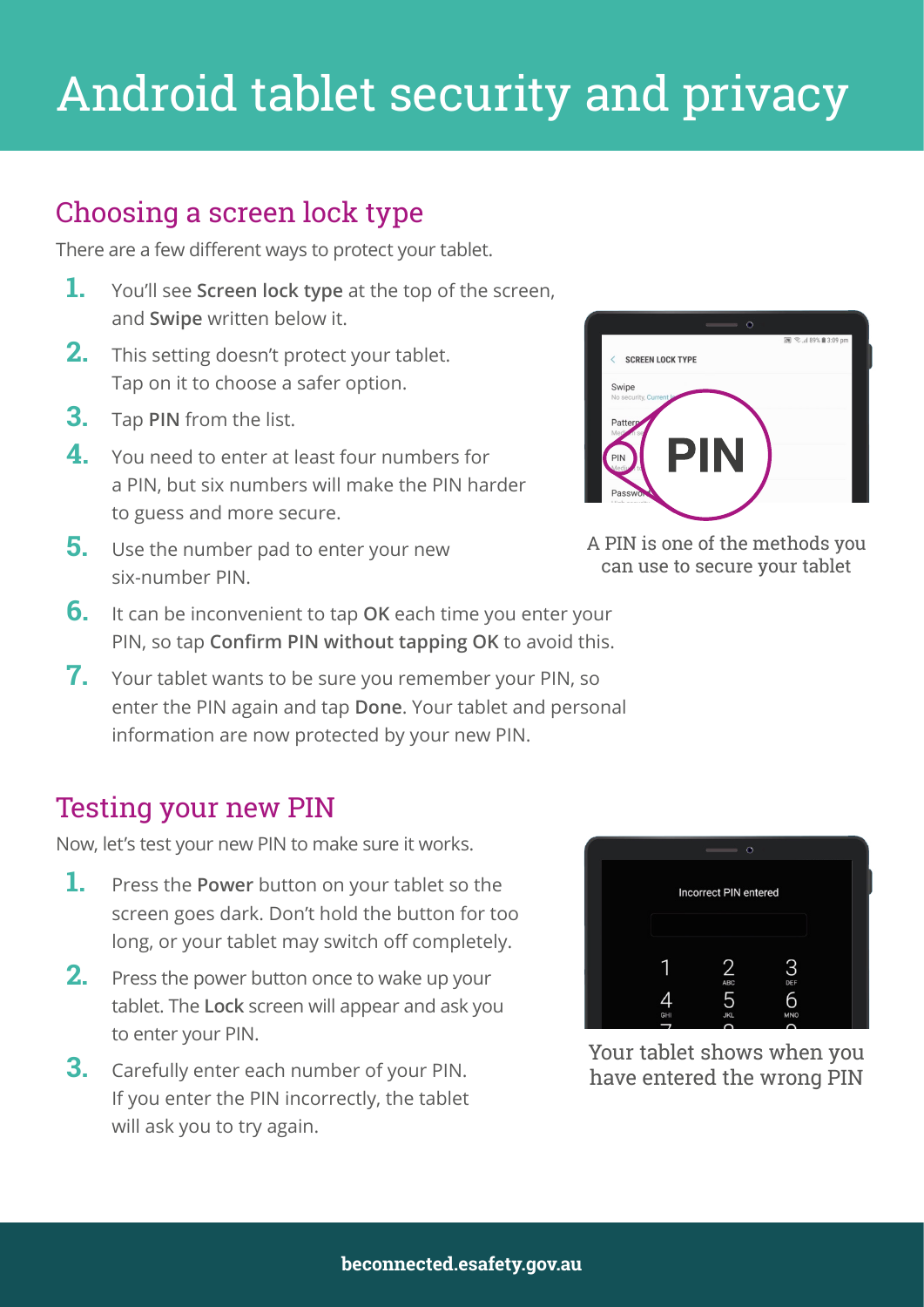- **4.** If you enter the wrong PIN too many times in a row, everything on your tablet might be erased! Keeping a backup of your tablet can restore all your content and settings if this happens, and you can learn about this in another guide.
- **5.** After you enter your PIN correctly, the tablet will unlock and show the last screen you had open and you can use your tablet.

### Setting up fingerprint security

Your fingerprint can be a faster and more convenient way to unlock your tablet than a PIN. However, you still need a PIN to keep your information secure. Your PIN can always unlock your tablet, even if fingerprint security is set up.

- **1.** To set up fingerprint security, find and open the **Settings** app like you did earlier in this guide.
- **2.** From the **Settings** menu, find the **Lock screen and security** option and tap it. Then look for the **Fingerprint scanner** option and tap it.
- **3.** For your security, your tablet will ask you to put in your PIN. Enter your PIN now, to confirm that it's you scanning your fingerprint, and not someone else.
- **4.** Setting up your fingerprint will take a couple of minutes, because you will need to scan your finger in a range of different positions. Get ready to do this now.
- **5.** Locate your tablet's fingerprint scanner. Depending on your model, the scanner will be near the camera on the back of the tablet, or it might even be built-in to the **Home** button. Your tablet should display a picture or an animation showing you where the scanner is.



Your tablet uses an inbuilt scanner to register your fingerprint